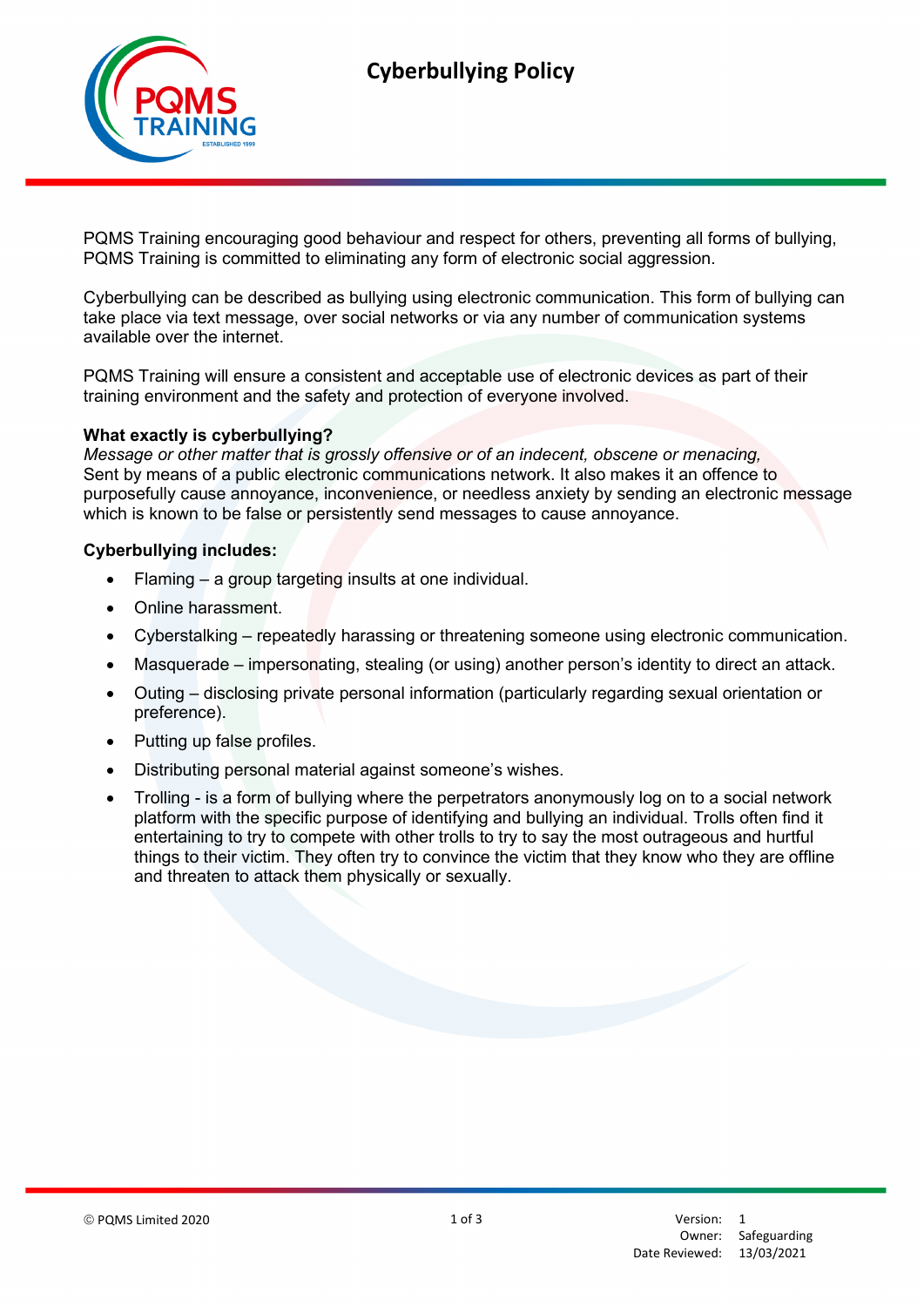

# Cyberbullying Policy

# Cyberbullying – Behaviour

- Anxiousness and insecurity.
- Be cautious sensitive, and quiet.
- Become easily upset.
- Have a negative view of themselves and their situation.
- Express feelings of shame, stupidity, or unattractiveness.
- Appear to be socially isolated.
- Depression, low mood, or mood swings.
- Have an excessive over reliance of social media or the internet.

#### How will PQMS Training make sure that learners feel safe to learn?

- Effective implementation of anti-bullying policies.
- Have staff trained to deal with cyberbullying.
- Have learner guidance on the risks of communication technologies and the consequences of their misuse.
- Effective and current internet blocking of harmful or undesirable web sites.
- Having effective systems to prevent information and images of learners and staff being improperly accessed.
- Parents / guardians / carers are kept informed of this policy.
- Immediate suspension of an individual or individuals engaging in any form of cyberbullying pending the results of the internal investigation. Procedure to be adopted in the event of a cyberbullying incident.
- Any threat of violence, instance of cyberbullying or electronic harassment must be reported to a senior manager.
- A prompt investigation will be initiated by the designated manager.
- Disciplinary procedures will apply.
- The police are to be informed.
- Where appropriate websites hosts will be requested to remove the offensive material.
- Offer support and stress counselling if necessary.